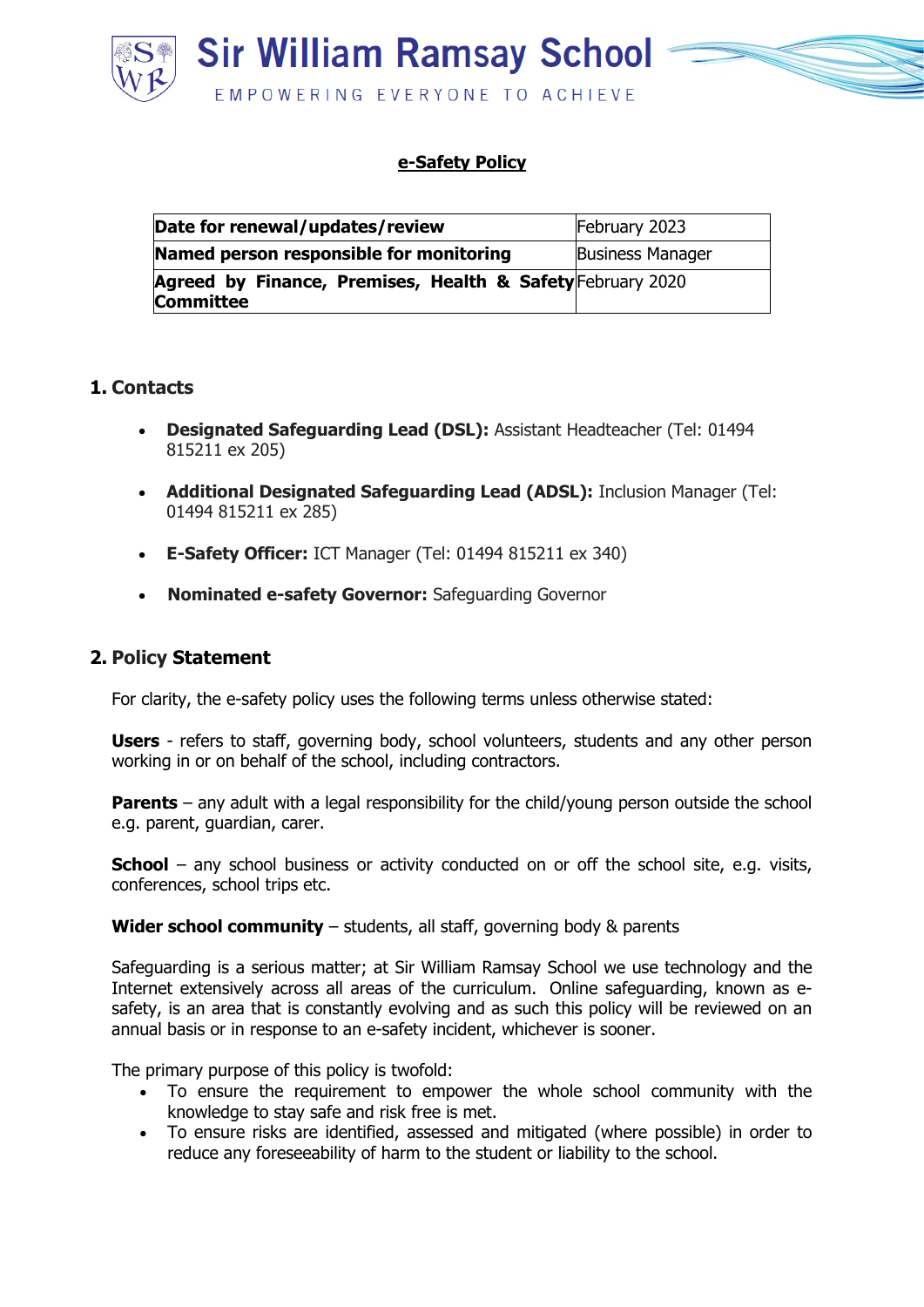# **3. Policy Governance (Roles & Responsibilities)**

#### **3.1 Governing Body**

The Governing Body is accountable for ensuring that our school has effective policies and procedures in place; as such they will:

- Review this policy at least annually and in response to any e-safety incident to ensure that the policy is up to date, covers all aspects of technology use within the school, esafety incidents were appropriately dealt with and the policy was effective in managing those incidents.
- Appoint one governor to have overall responsibility for the governance of e-safety at the school who will:
	- $\circ$  Keep up to date with emerging risks and threats through technology use.
	- o Receive regular updates regarding training, identified risks and any incidents.

#### **3.2 Headteacher**

Reporting to the Governing Body, the Headteacher has overall responsibility for e-safety within our school. The day-to-day management of this will be delegated to a member of staff, the e-Safety Officer, as indicated below.

The Headteacher will ensure that:

- E-Safety training throughout the school is planned and up to date and appropriate to the recipient, i.e. students, all staff, senior leadership team and governing body, parents.
- The designated e-Safety Officer has had appropriate CPD in order to undertake the day to day duties.
- All e-safety incidents are dealt with promptly and appropriately.
- There are appropriate processes to enable effective reporting of incidents.

#### **3.3 e-Safety Officer**

The day-to-day duty of the e-Safety Officer is devolved to the Designated Safeguarding Lead (DSL) with support from the ICT Network Manager. In the absence of the DSL, any concerns should be reported to one of the Deputy Designated Safeguarding Leads.

The e-Safety Officer will:

- Keep up to date with the latest risks to students whilst using technology; be familiar with the latest research and available resources for school and home use.
- Review this policy regularly and bring any matters to the attention of the Headteacher.
- Advise the Headteacher and Governing Body on all e-safety matters.
- Engage with parents and the school community on e-safety matters at school and/or at home.
- Liaise with the local authority, IT technical support and other agencies as required.
- Retain responsibility for the e-safety incident log; ensure staff know what to report and ensure the appropriate audit trail.
- Ensure any technical e-safety measures in school (e.g. Internet filtering software, behaviour management software) are fit for purpose through liaison with the ICT Network Manager.
- Liaise with the ICT Network Manager in relation to any reporting functions with technical e-safety measures, i.e. internet filtering reporting function; liaise with the Headteacher and responsible governor to decide on what reports may be appropriate for viewing.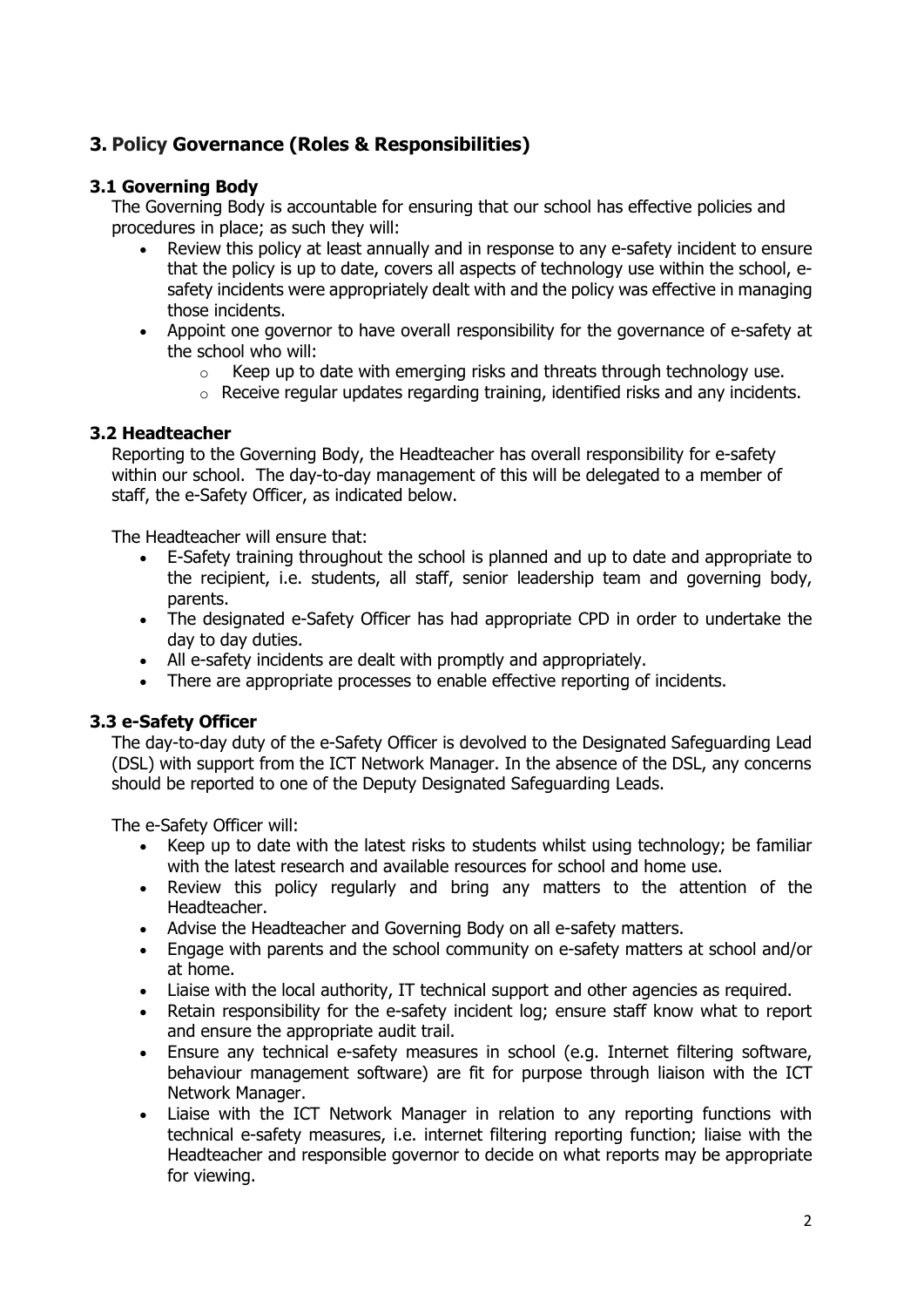• Liaise with the ICT Network Manager to ensure regular (at least termly) testing of devices and measures installed on the school's systems to ensure that they work as specified and that it isn't possible to bypass security systems. The ICT Manager will record these checks electronically.

### **3.4 ICT Network Manager**

The ICT Network Manager is responsible for ensuring that:

- The IT technical infrastructure is secure; this will include at a minimum:
	- Anti-virus is fit-for-purpose, up to date and applied to all capable devices.
	- Windows (or other operating system) updates are regularly monitored and devices updated as appropriate.
	- Any e-safety technical solutions such as Internet filtering are operating correctly.
	- Filtering levels are applied appropriately and according to the age of the user; that categories of use are discussed and agreed with the e-safety officer and Headteacher.
	- Passwords are applied correctly to all users regardless of age. Passwords for staff will be a minimum of 8 characters.

### **3.5 All Staff**

Staff are to ensure that:

- All details within this policy are understood. If anything is not understood it should be brought to the attention of the DSL/ADSL or Headteacher.
- Any e-safety incident is reported to the e-Safety Officer (and an e-Safety Incident report is made), or in their absence a ADSL or Headteacher.
- The reporting processes contained within this e-safety policy are fully understood.

#### **3.6 All Students**

- The boundaries of use of ICT equipment and services in this school are given in the student Acceptable Use Policy; any deviation or misuse of ICT equipment or services will be dealt with in accordance with the behaviour policy.
- e-Safety is embedded into our curriculum; students will be given the appropriate advice and guidance by staff. Similarly, all students will be fully aware how they can report areas of concern whilst at school or outside of school.

#### **3.7 Parents and Carers**

- Parents play the most important role in the development of their children; as such the school will make reasonable efforts to ensure that parents have the skills and knowledge, they need to ensure the safety of children outside the school environment. Through parents' evenings, school newsletters, the school website and leaflets the school will keep parents up to date with new and emerging e-Safety risks and will involve parents in strategies to ensure that students are empowered.
- Parents must also understand the school needs have to rules in place to ensure that their child can be properly safeguarded. As such parents will sign the student Acceptable Use Policy before any access can be granted to school ICT equipment or services.

# **4. Technology**

Sir William Ramsay School uses a range of devices including PC's, laptops, Apple Macs, iPads. In order to safeguard the student and in order to prevent loss of personal data we employ the following assistive technology: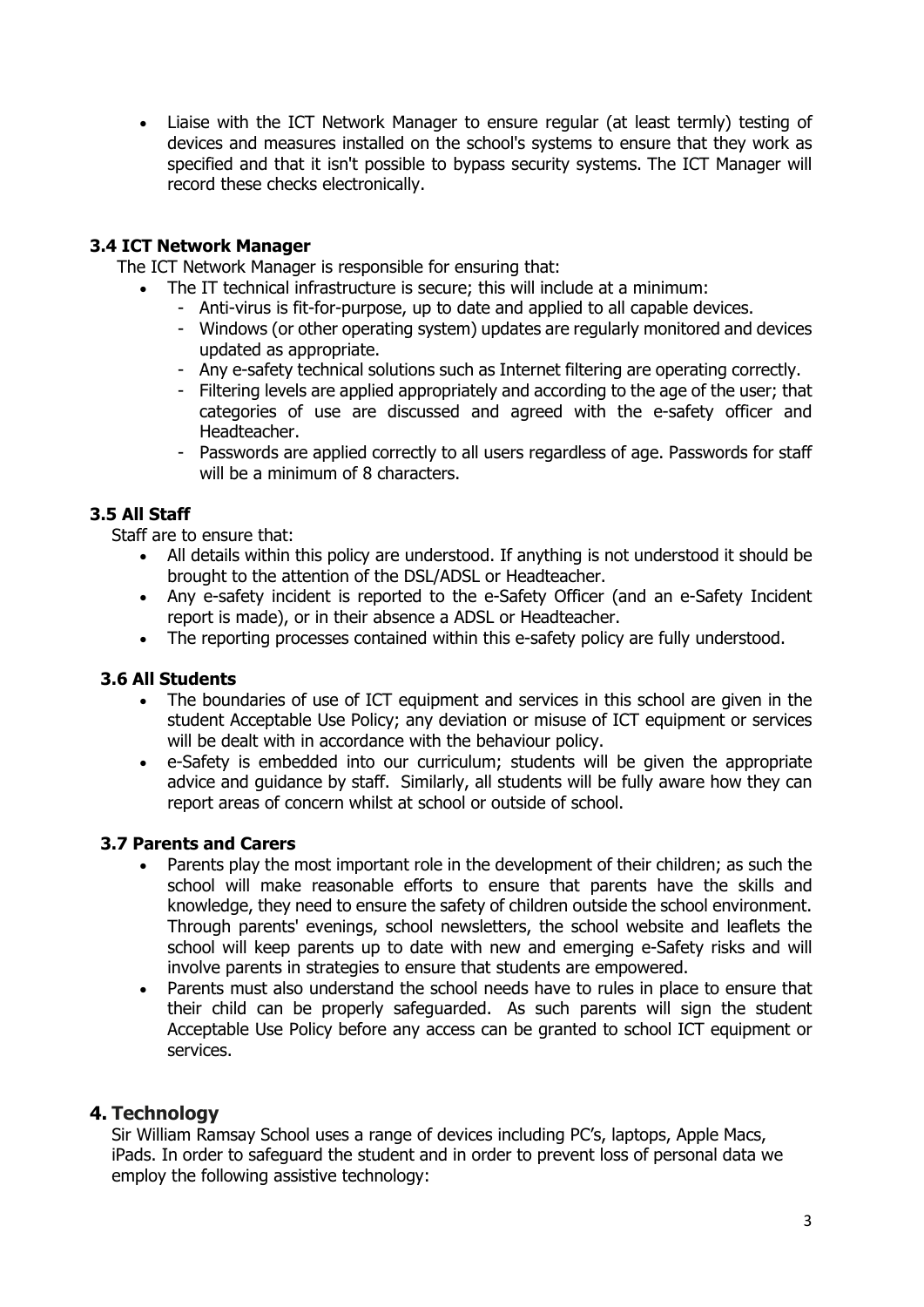- **4.1 Internet Filtering** we use Schools Broadband/Impero software that prevents unauthorized access to illegal websites. It also prevents access to inappropriate websites; appropriate and inappropriate is determined by the age of the user and will be reviewed in line with this policy or in response to an incident, whichever is sooner. The Network Manager, e-Safety Officer and IT Support are responsible for ensuring that the filtering is appropriate and that any issues are brought to the attention of the Headteacher.
- **4.2 Email Filtering** we use Office 365 from Microsoft that has built in tools that prevents any infected email to be sent from the school, or to be received by the school. Infected is defined as: an email that contains a virus or script (i.e. malware) that could be damaging or destructive to data; spam email such as a phishing message.
- **4.3 Encryption** All school devices that hold personal data (as defined by the General Data Protection Regulation (**GDPR**) (Regulation (EU) 2016/679)) are encrypted. No data is to leave the school on an un-encrypted device; all devices that are kept on school property and which may contain personal data are encrypted. Any breach (i.e. loss/theft of device such as laptop or USB data drives) is to be brought to the attention of the Headteacher immediately. The Headteacher will liaise with the Data Protection Officer to ascertain whether a report needs to be made to the Information Commissioner's Office.
- **4.4 Passwords** all staff and students will be unable to access any device without a unique username and password. Staff and student passwords will change on a termly basis or if there has been a compromise, whichever is sooner.
- **4.5 Anti-Virus** All capable devices will have anti-virus software. This software will be updated at least weekly for new virus definitions. The ICT Network Manager will be responsible for ensuring this task is carried out and will report to the Headteacher if there are any concerns. All USB peripherals such as USB data drives (if you allow them) are to be scanned for viruses before use.

# **5. Safe Use**

- **5.1 Internet** Use of the Internet in school is a privilege, not a right. Internet use will be granted: to staff upon signing this e-safety and the staff Acceptable Use Policy; students upon signing and returning their acceptance of the Acceptable Use Policy.
- **5.2 Email** All staff are reminded that emails are subject to Freedom of Information requests, and as such the email service is to be used for professional work-based emails only. Emails of a personal nature are not permitted. Similarly use of personal email addresses for work purposes is not permitted. Students are permitted to use the school email system, and as such will be given their own email address.
- **5.3 Photos and videos** All parents must provide photo/video consent at the beginning of their child's time at the school; non-return of the consent form will not be assumed as acceptance. Parents will be able to change their consent at anytime.
- **5.4 Social Networking** there are many social networking services available. Sir William Ramsay School is fully supportive of social networking as a tool to engage and collaborate with learners, and to engage with parents and the wider school community. The following social media services are permitted for use within Sir William Ramsay School and have been